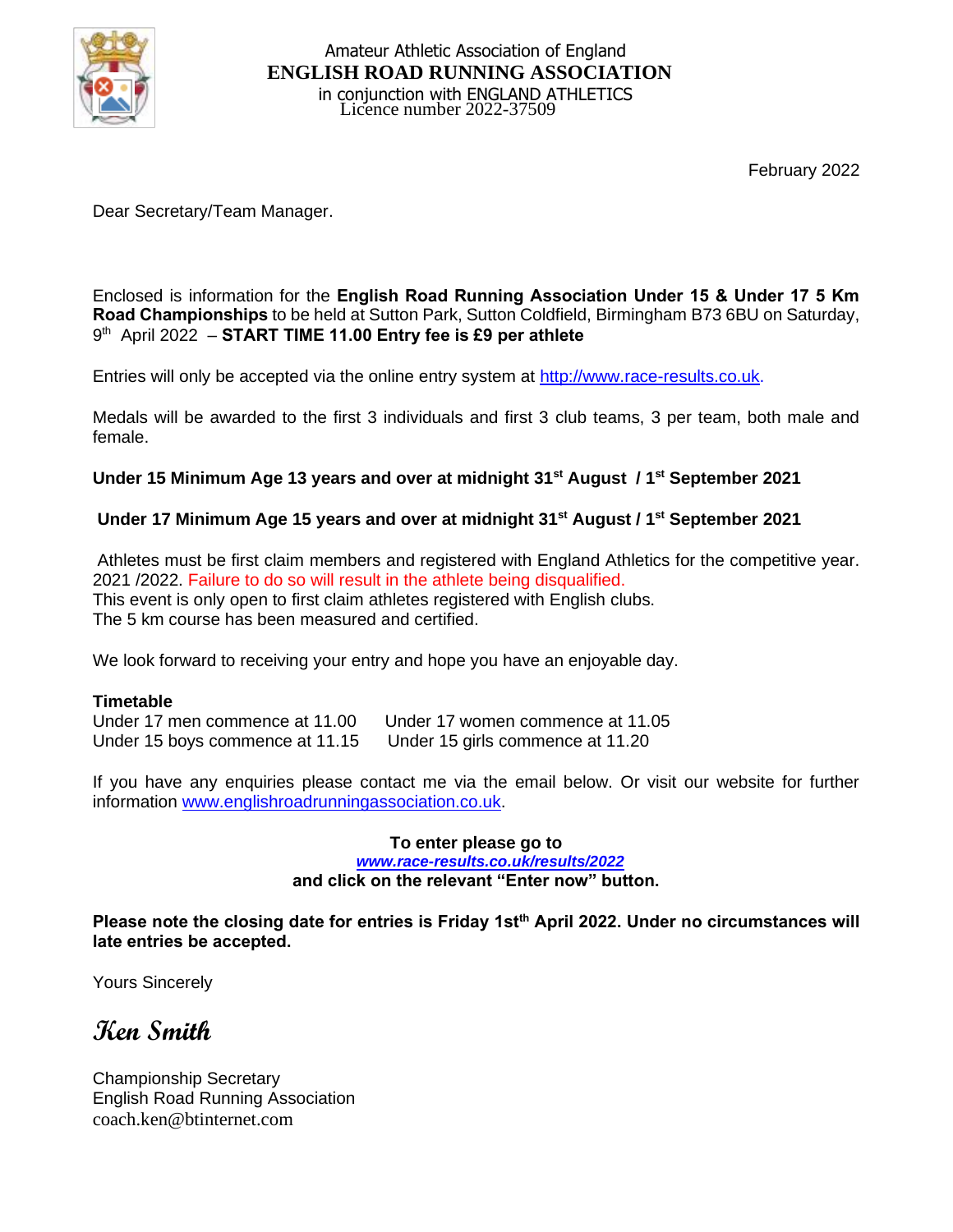

# **PERTINENT RULES OF THIS COMPETITION**

### **RULE** 5 –FIRST CLAIM STATUS –ALL RULES APPLY

**RULE 143 CLOTHING:** All team runners MUST wear the same design of registered Club vest and colours, unless the Referee has given permission for a change to be made.

.Any advertising or sponsorship on clothing must comply with UK Athletics Rules.

# **Online entry via [www.race-results.co.uk](http://www.race-results.co.uk/)**

#### **Register**

To enter events online by the SportSoft online entry system at [http://www.race-results.co.uk](http://www.race-results.co.uk/results/2013/) you will first need to register as a system user. It is only necessary to register once all of your information will be remembered, and you will only have to log-in in the future.

To register, go to the 2022 race diary at www.race-results.co.uk/results/2022 and click on the green **Enter Now** button against the event you wish to enter. You will be taken to the login screen. If you have used the system before, enter your username and password and click **Login,** otherwise click on **Register new user.** This will take you to the registration screen:

Fill in all of the boxes and click **Register.** If you are unsure of any item, place your mouse over the blue [?] and you will be given help. Do not use punctuation marks, e.g. commas on this screen. If you have completed everything correctly your data will be confirmed on the next screen, otherwise you will get a message telling you where there is a problem. A confirmation email will be sent to you at the address you specified on this screen. Click on the link inside this email, and you will be taken back to the login screen, where you can now enter your username and password and log in. Once registered you will be able to enter any event on the SportSoft site just by entering your username & password, and any event specific data required

#### **Enter Athletes**

On this page, first enter your club colours (your club will have been filled automatically from your registration data), then enter the athletes names and dates of birth and registration number. Click Enter Athlete to enter the athlete, and his details will appear in the list at the bottom of the screen. Athletes currently registered as paid up on the EA database appear on the left of the screen click on the green ticks to select these without re-entering all details.

Repeat for all the athletes in your team. If you make a mistake or wish to delete a name, click on the small red cross against the name. When all of your athletes are listed, click on Finish & Pay

#### **Finish & Pay**

This will take you a summary screen which details the cost for this entry. At this point you can Enter another event if you wish, e.g. if you need to enter the Women's event, or continue to pay using one of the tw0 methods offered. (BACS is only available until 5 days before the closing date, to give time for your transfer to be received

**PayPal** If you select the PayPal button, you will be taken to the PayPal site, where you follow the onscreen instructions to pay the entry fee. If you already have a PayPal account you can login here and pay through your account. If you do not have an account, click on **Don't have a PayPal account,** and your information will be filled into a form make payment. You will be asked to complete your credit card details (this is a secure site) to complete the payment before you are passed back to the SportSoft site where your entry will be confirmed. You will receive two emails, one from the payment site confirming your payment, and one from SportSoft confirming your entry, and listing the athletes entered. These emails should be received within a few minutes.

**BACS** If you select to pay by BACS, you will be sent an email with the payment details. Pay via your online banking as instructed in the email. When you have paid, reply to the email attaching the receipt from your bank, or with a note of your account name and the last few digits of your account number. This helps us identify your payment, since some banks do not include the reference with their submissions.